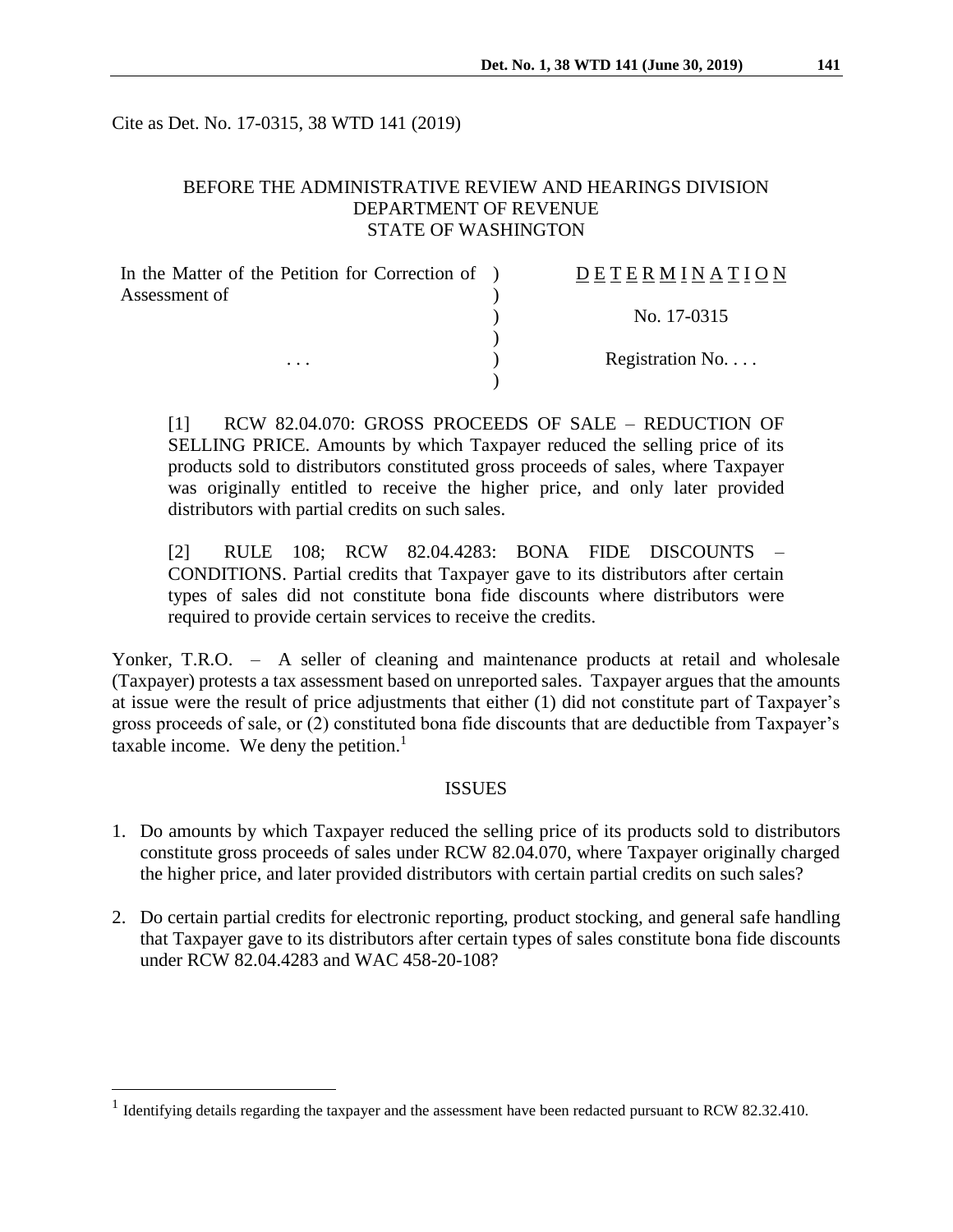### FINDINGS OF FACT

. . . (Taxpayer) is [an out-of-state] corporation headquartered [out-of-state]. During the relevant time period, Taxpayer leased commercial property in Washington, and also sent employees into Washington to train Taxpayer's Washington customers' employees on "achieving safety and cleanliness standards." Taxpayer further described its business activity as follows:

Throughout the Audit Period, [Taxpayer] was engaged in the business of selling cleaning, sanitizing, pest elimination, and maintenance products to the hospitality, institutional, and industrial markets, including restaurants, hotels, food-service, healthcare, and educational facilities.

These sales are the business activity at issue here. To accomplish this business activity, Taxpayer entered into agreements with two classes of customers: (1) large consumers such as hospitals and hotel chains (Corporate Accounts), and (2) various product distributors (Distributors).

Under the agreements with its Corporate Accounts, Taxpayer agreed to fixed unit selling prices (Consumer Prices) for selling its products to such Corporate Accounts. Taxpayer represented that it sometimes sold products itself directly to Corporate Accounts, and sometimes sold products to Distributors, who then resold those products to Corporate Accounts and provided delivery to those Corporate Account consumers. Distributors, in turn, agreed with Taxpayer to sell products to the Corporate Accounts at the same Consumer Prices. Thus, regardless of whether a Corporate Account purchased a product directly from Taxpayer or from a Distributor, that Corporate Account paid the same Consumer Price.

Under the agreements with its Distributors (Distributor Agreements), Taxpayer and its Distributors agreed to the following standard terms:

Distributor acknowledges and agrees that [Taxpayer] enters into direct written or verbal supply agreements with end users/corporate accounts (collectively, "Corporate Accounts") and that [Taxpayer] is the seller to those Corporate Accounts under such agreements and that deliveries of Products to those accounts will be on a deviated pricing basis. Distributor acknowledges and agrees that [Taxpayer] may delegate [Taxpayer's] performance as to delivery and related matters to a distributor chosen by [Taxpayer] from time to time and may assign to that distributor the right to receive payment by those customers of those Products that are delivered by the distributor and Distributor may only service those Corporate Accounts if and so long as [Taxpayer] authorizes Distributor to do so. [Taxpayer] reserves the right to control Distributor's performance of such delegated duties as to such matters as [Taxpayer] in its discretion deems advisable. Under these authorized arrangements, Distributor will be refunded the difference between Corporate Account enduser pricing and [Taxpayer's] standard distributor purchase price (that difference being the "Corporate Account Price Differential").

Thus, Distributors received an "Edge Refund" on each Corporate Account sale where there was a "Corporate Account Price Differential," meaning the original price the Distributor paid to Taxpayer for a product was higher than the ultimate price for which the Distributor resold that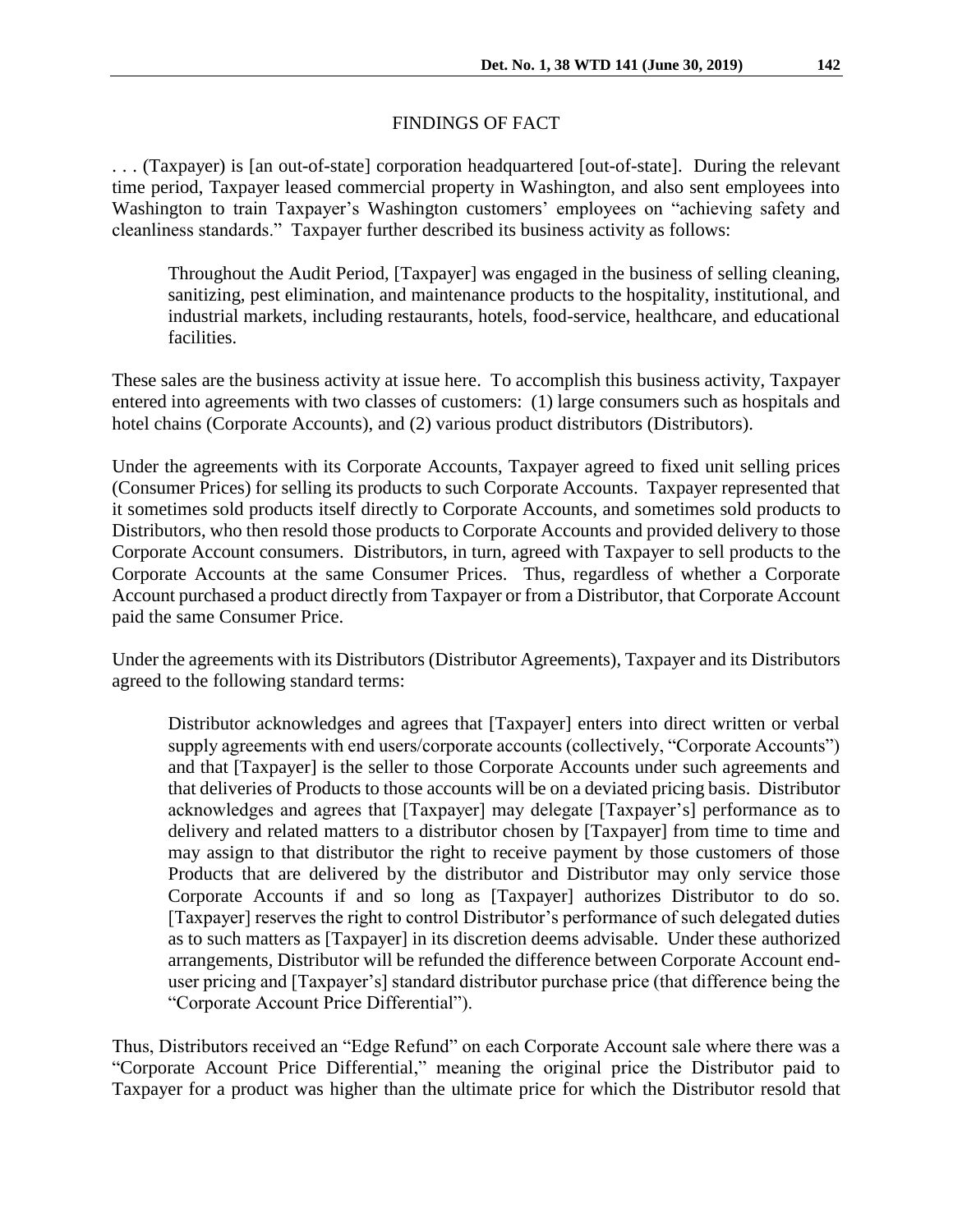product to a Corporate Account. The Distributor Agreements allowed for the following additional refunds when a Distributor made sales to Corporate Accounts:

In addition, [Taxpayer] will pay a handling fee for Corporate Account contract business of up to 10%. The basic [Taxpayer] handling fee equals 8% of the Corporate Account contract end-user price (the "Handling Fee"). The Handling Fee will be increased by 1% if the Electronic Reporting Requirement is met for the time period covered by the monthly report and by an additional 1% if the Product Stocking Requirement is met for the same period of time. Notwithstanding the foregoing to the contrary, with respect to the Corporate Accounts listed in Exhibit B, [Taxpayer] will pay a Handling Fee at the rates shown on that exhibit Finally, with respect to Handling Fees generally, if [Distributor] and a particular Corporate Account agree that [Distributor] may invoice that Corporate Account for any charge in excess of the unit price agreed to between [Taxpayer] and that Corporate Account, no Handling Fee or other incentive will be paid on any such charge.

The "Product Stocking Requirement" is met so long as the Distributor, for Corporate Account customers serviced by Distributor, stocks and delivers the [Taxpayer] Products which each Corporate Account customer has committed to purchase.

Once Distributor's sales information is processed, [Taxpayer] provides documentation to support the calculation of the monthly net refund due to Distributor. Refunds are issued on a monthly basis in the form of a credit memo and forwarded to the designated refund contact at the Distributor location. Distributor deduction of refunds and handling fees, without [Taxpayer] consent, are prohibited.

On review, Taxpayer described the three components of the Handling Fee as follows:

- 1. The "General Handling Fee," which accounted for eight percent of the Handling Fee, was given to Distributors for "handling goods and ensuring that they are safely delivered from the [Distributor] to the retailer or end-user." Taxpayer represented the Distributors "would still have been under a general obligation to safely handle and deliver [Taxpayer's] products" even without the General Handling Fee.
- 2. The "Product Stocking Requirement," which accounted for one percent of the Handling Fee, was given to Distributors for "stock[ing] and deliver[ing] products that certain consumers commit to purchasing." Taxpayer represented that even without this requirement, Distributors would still have done this.
- 3. The "Electronic Reporting Requirement," which accounted for one percent of the Handling Fee, was given for preparing and submitting a monthly Product Movement Report in "an electronic format approved by [Taxpayer]." Taxpayer represented that even without this requirement, most Distributors were "sophisticated companies that most likely prepared these reports using computer software and world submit the forms electronically for convenience."

In other words, Distributors could potentially get a Handling Fee of up to ten percent, but depending on whether Distributors complied with the Product Stocking Requirement and the Electronic Reporting Requirement, the Handling Fee could be eight or nine percent. Taxpayer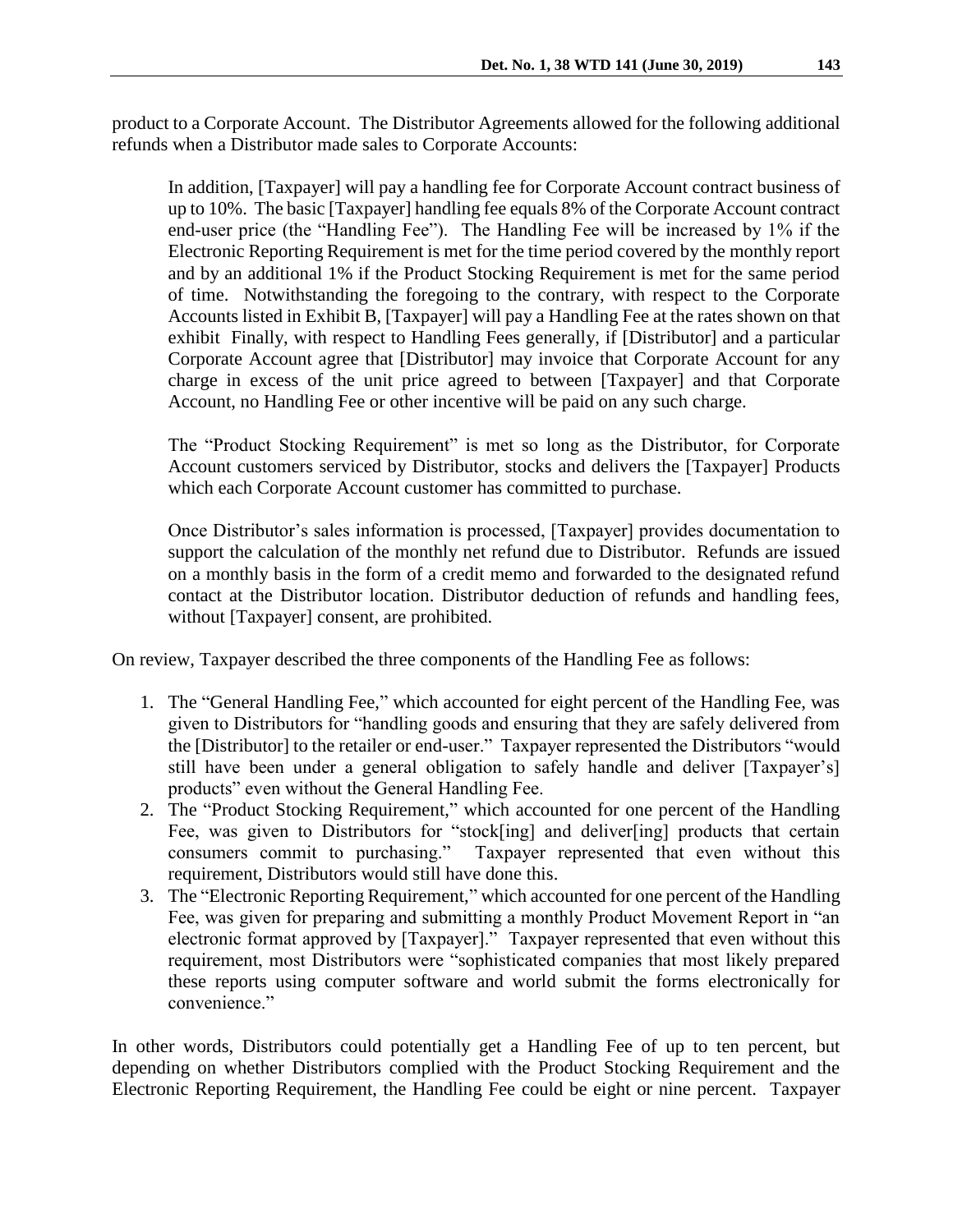represented on review that the Handling Fee, which included all three components in most cases, essentially represented an industry standard ten percent profit for Distributors.

These agreements with Corporate Account customers and Distributors resulted in the following general process steps:

- 1. Taxpayer contracted with Corporate Account customers, establishing a Consumer Price for which Corporate Accounts could purchase Taxpayer's products.
- 2. Taxpayer separately contracted with Distributors to purchase Taxpayer's products and resell and deliver such products to Corporate Account customers. Taxpayer would provide a selling price (Standard Distributor Price) for such products sold to Distributors.
- 3. Distributor would order, twice monthly, products from Taxpayer at the Standard Distributor Price.
- 4. Taxpayer invoiced Distributor for the products Distributor ordered during the month, with a due date of 30 days after the invoice date. Distributor resold those products to Corporate Account consumers at the Consumer Price at a later point. The Consumer Price for which the Distributor resold a product to a Corporate Account was sometimes lower than the Standard Distributor Price for which the Distributor originally purchased that product. This meant there was a Corporate Account Price Differential in such cases, entitling the Distributor to an Edge Refund.
- 5. On a monthly basis, Distributor reported its Corporate Account sales to Taxpayer, generally in an electronic format.
- 6. Taxpayer issued a credit invoice for any Corporate Account sales made during the previous month where the Consumer Price was lower than the Standard Distributor Price. The amount of credit issued was calculated by reducing the Standard Distributor Price by (1) Corporate Account Price Differential, and (2) the applicable Handling Fee. In the example credit invoices provided by Taxpayer, the credit invoice date was later than the due dates on all of the monthly purchase invoices.
- 7. Taxpayer reported its gross proceeds of sales to the Department based on the accrual accounting method.

In 2013, the Department's Audit Division commenced a review of Taxpayer's books and records for the time period of January 1, 2009, through December 31, 2013 (audit period). Specifically, the Audit Division reviewed books and records for a sample period within the audit period, and then extrapolated the results of its review to the entire audit period.

As part of that review, the Audit Division found that, during the audit period, Taxpayer had not reported the total selling price for which Taxpayer had originally sold its products to Distributors. Instead, Taxpayer had reduced the selling price by the amount of (1) the Corporate Account Price Differential and (2) the Handling Fee, as applicable to each individual sale to Distributors, and had reported its net amount after those reductions as its gross proceeds of sales on its combined excise tax returns. The Audit Division found that Taxpayer should have included the full selling price without reductions for the Corporate Account Price Differential or the Handling Fee in its gross proceeds of sales as reported in its combined excise tax returns, and without any other deduction.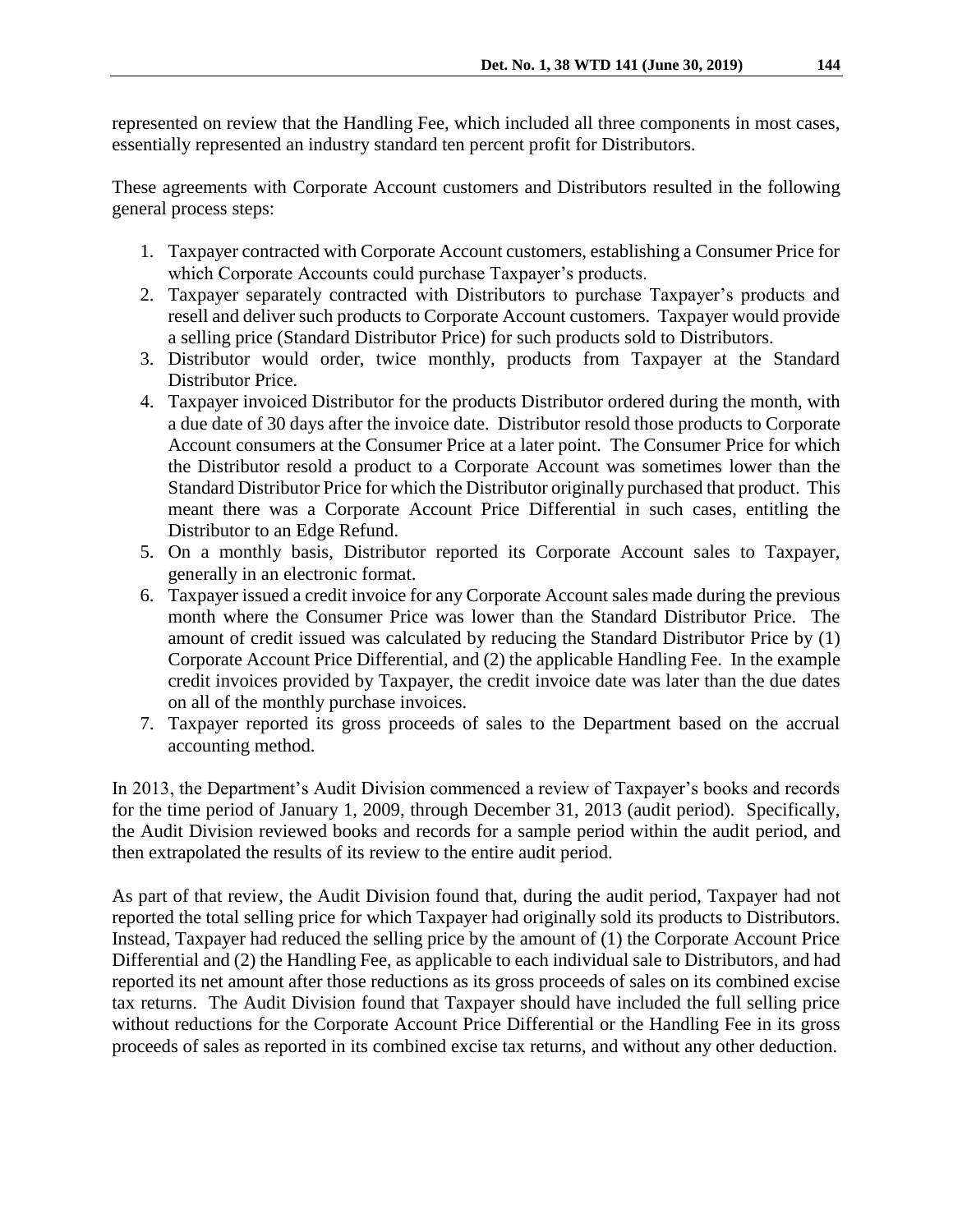On January 1, 2017, as a result of the Audit Division's review, the Department issued a tax assessment for  $\$\ldots$ , which included  $\$\ldots$  in additional tax, a  $\$\ldots$  delinguent penalty, and  $\$\ldots$ in interest. Taxpayer subsequently sought review of the portion of the additional tax associated with the Audit Division's inclusion of the Corporate Account Price Differential and the Handling Fee in Taxpayer's gross proceeds of sales when calculating the tax assessment.

### ANALYSIS

# 1. Do Edge Refunds and Handling Fee Amounts Constitute Part of Taxpayer's Gross Proceeds of Sales?

The B&O tax is imposed on every person that has substantial nexus with Washington for the privilege of engaging in business in Washington. RCW 82.04.220. Here, the parties do not dispute that Taxpayer has substantial nexus Washington, and is, therefore, generally subject to B&O tax. The B&O tax is measured by the application of rates against the value of products, gross proceeds of sales, or gross income of the business, as the case may be. *Id.* Taxpayer does not dispute that its business activity in Washington is subject to various B&O tax classifications, including retailing B&O tax and wholesaling B&O tax, which are both measured based on "gross proceeds of sales." RCW 82.04.250; RCW 82.04.270. RCW 82.04.070 provides the following definition of that phrase:

"Gross proceeds of sales" means the value proceeding or accruing from the sale of tangible personal property, digital goods, digital codes, digital automated services, and/or for other services rendered, without any deduction on account of the cost of property sold, the cost of materials used, labor costs, interest, discount paid, delivery costs, taxes, or another expense whatsoever paid or accrued and without any deduction on account of losses.

RCW 82.04.090, in turn, defines the "value proceeding or accruing" to mean the following:

[T]he consideration, whether money, credits, rights, or other property expressed in terms of money, actually received or accrued. The term shall be applied, in each case, on a cash receipts or accrual basis according to which method of accounting is regularly employed in keeping the books of the taxpayer.

Here, Taxpayer regularly employs the accrual basis method in keeping its books. Thus, the term "value proceeding or accruing" must likewise be applied on an accrual basis. WAC 458-20-197 (Rule 197), the Department's administrative rule relating to when tax liability arises, addresses the accrual basis method of accounting as follows:

### (2) **Accrual basis**.

- (a) When excise tax returns are made upon the accrual basis, value accrues to a taxpayer at the time:
	- (i) The taxpayer becomes legally entitled to receive the consideration, or,
	- (ii) In accord with the system of accounting regularly employed, enters as a charge against the purchaser, customer, or client the amount of the consideration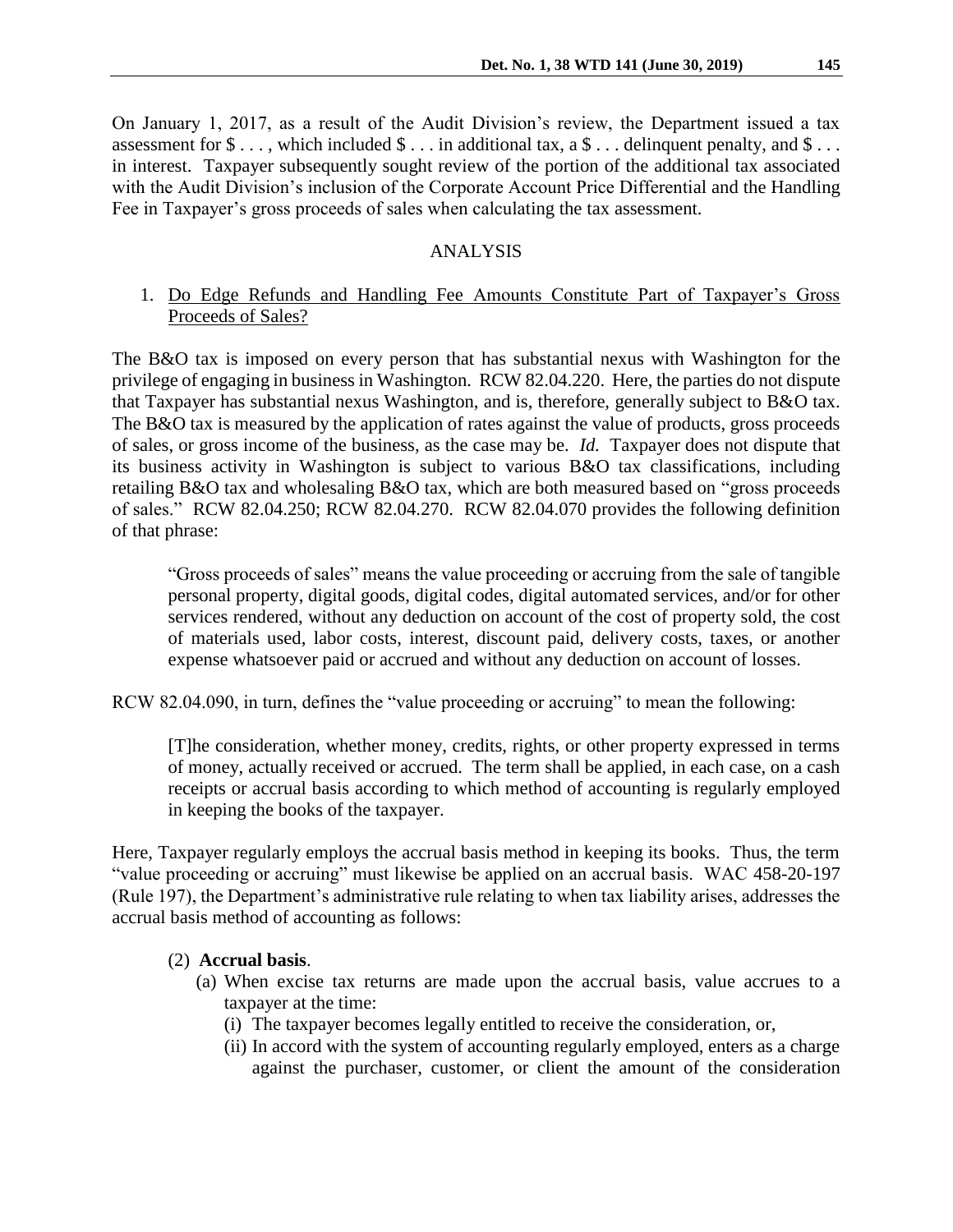agreed upon, whether payable immediately or at a definitely determined future time.

(b) Amounts actually received do not constitute value accruing to the taxpayer in the period in which received if the value accrued to the taxpayer during another period. It is immaterial if the act or service for which the consideration accrues is performed or rendered in whole or in part, during a period other than the one for which excise tax return is made. **The controlling factor is the time when the taxpayer is entitled to receive, or takes credit for, the consideration.**

(Emphasis added).

Based on the record here, Taxpayer restricts Distributors to two orders of goods per month. Further, according to the record, Taxpayer invoiced Distributors for its purchases with a due date 30 days from the invoice date. While not explicit in the record, we presume Taxpayer enters charges into its accounting system for the goods contained in such orders at the time of those orders.

Therefore, under Rule 197(2)(a), the value of Taxpayer's sales to Distributors accrues either at the time of the orders when Taxpayer enters the charges in its accounting system, or at the latest, 30 days after the invoice date. Either way, the Standard Distributor Price, as opposed to the Consumer Price, is the "accrued" amount at either of those points in time. Further, as Rule 197(2)(b) makes clear, the "controlling factor" in determining the value for accrual basis taxpayers "is the time when the taxpayer is entitled to receive" the consideration. Here, Taxpayer was entitled to receive the full Standard Distributor Price no later than 30 days after the invoice date. Therefore, the Distributor Price constitutes that "value proceeding or accruing" from Taxpayer's sales under RCW 82.04.090 and Rule 197(2). It follows that the full Standard Distributor Price must be included in Taxpayer's "gross proceeds of sales" pursuant to RCW 82.04.070.

While Taxpayer maintains that the lower Consumer Price is the proper amount to be included for Taxpayer's sales to Distributors, we disagree. Based on the record, it is only after Taxpayer is entitled to receive the full Standard Distributor Price from the Distributor that Taxpayer gives a credit to the Distributor. This is because the Distributor must first resell the products to a Corporate Account and report such sales to Taxpayer on a monthly basis. Then, only after it receives such report will Taxpayer calculate the Corporate Account Price Differential and give a credit to the Distributor for the Edge Refund and Handling Fee. Accordingly, since the Standard Distributor Price was the amount Taxpayer was originally entitled to receive, Taxpayer must include that price in its gross proceeds of sales to Distributors.

# 2. Do Handling Fee Amounts Qualify as Bona Fide Discounts?

As stated earlier, RCW 82.04.090 defines "value proceeding or accruing" as the "consideration" received, including not only money, but also "credit, rights, other property expressed in terms of money." Thus, a taxpayer is liable for retailing or wholesaling B&O tax on the full consideration, or full selling price, of the property or services sold, unless some specific deduction or exemption applies. The taxpayer has the burden of showing qualification for any tax deduction, exemption or credit. *Budget Rent-A-Car of Wash.-Oregon, Inc. v. Dep't of Revenue*, 81 Wn.2d 171, 174-175,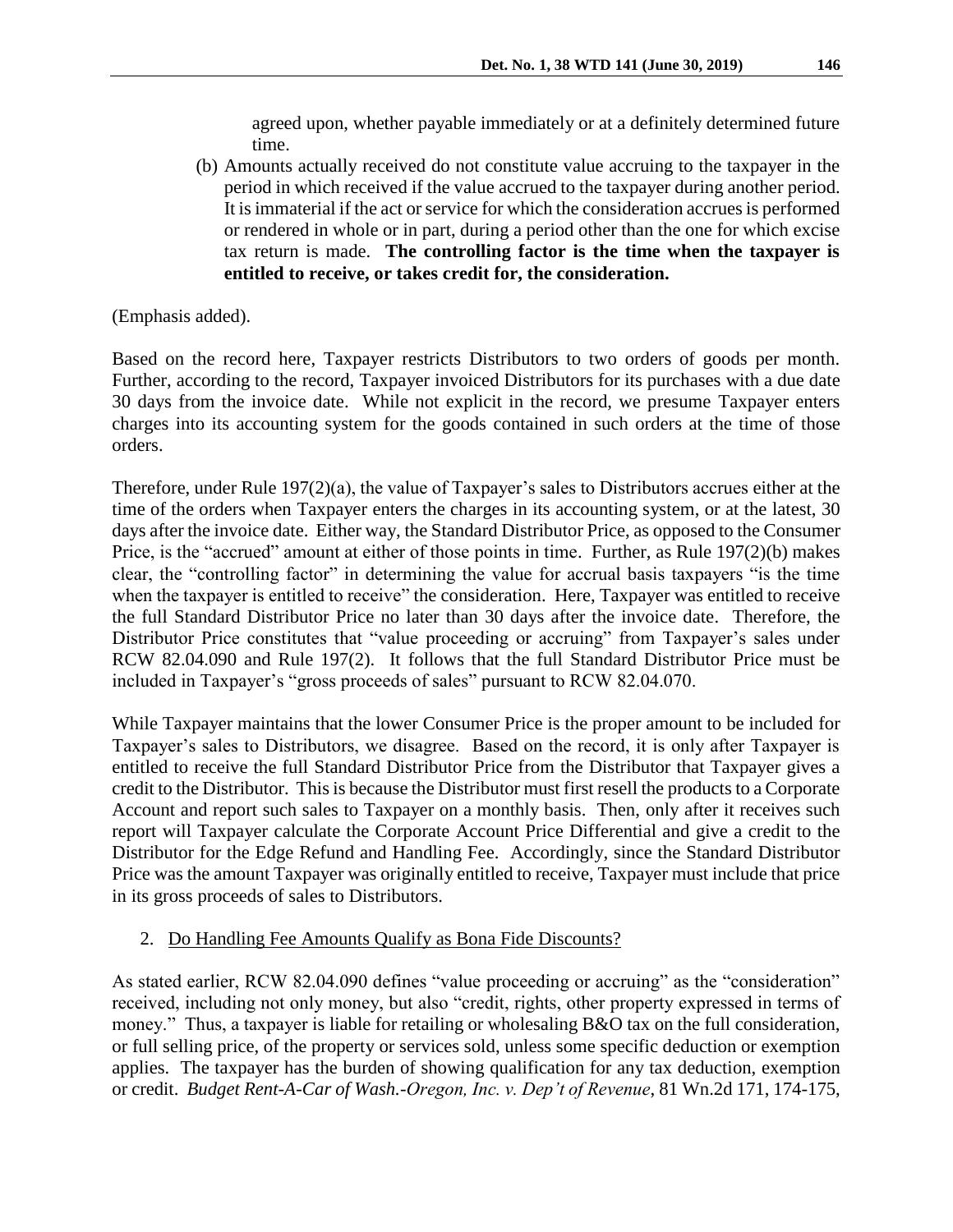500 P.2d 764 (1972); *Group Health Co-Op v. Tax Comm'n*, 72 Wn.2d 422, 429, 433 P.2d 201 (1967).

Taxpayer argues that it is entitled to claim cash and trade discount deduction to reduce its taxable gross proceeds of sales. RCW 82.04.4283 states that, "[i]n computing tax there may be deducted from the measure of tax the amount of cash discount actually taken by the purchaser." RCW 82.04.160, in turn, defines "cash discount" as "a deduction from the invoice price of goods or charge for services which is allowed if the bill is paid on or before a specified date." WAC 458- 20-108 (Rule 108) further explains the deduction for cash discounts:

(7) **Bona fide discounts.** When a sale is made subject to cash or trade discount, the gross proceeds actually derived from the selling price are determined by the transaction as finally completed. A sale is made subject to a discount when the sales price is reduced under terms known to the buyer and seller at the time of the sale, and the price reduction occurs at the time of the sale or within a time agreed and understood by the parties at the time of the sale.

We held in Determination No. 05-0142, 26 WTD 256 (2007) that "[t]he Department recognizes that 'discounts' qualify as bona fide when they are merely 'reduced prices,' i.e., the seller's selling price was merely reduced before the sale is made." *See also Steven Klein, Inc. v. Dep't of Revenue,*  183 Wn.2d 889, 357 P.3d 59, 64 (2015) (holding that where alleged discounts "are not necessarily quantified or even knowable" at the time of purchase, they do not qualify as bona fide discounts).

Here, the Handling Fee, like the alleged discount in *Steven Klein*, is not "quantified or even knowable" at the time of Taxpayer's sales to the Distributors because the Distributors themselves do not specifically know to whom they will resell the products they purchased from Taxpayer. Only later, when the Distributors report their sales for a given month is the Handling Fee calculable. Thus, consistent with Rule 108(7), our past decisions, and *Steven Klein*, we conclude that the Handling Fee cannot qualify as a bona fide discount.

Further, the Department has long recognized that discounts are "bona fide" only when the buyer is not required to do anything in return for that reduced price. As we stated in Determination No. 83-180, 11 WTD 5 (1983):

The Department has been uniform and consistent in its position that this deduction for bona fide discounts is never available if the purchaser is required to provide any service or benefit to the seller in return for the price reduction. In such cases the discount simply is not "bona fide." It has . . . "strings attached."

We have upheld this position on multiple occasions. *See* Det. No. 14-0159, 34 WTD 257 (2015); 26 WTD at 256; Det. No. 98-172E, 18 WTD 387 (1999); Det. No. 98-183, 18 WTD 220 (1999). This position was more recently reiterated by the Department on January 7, 2013, when it issued Excise Tax Advisory (ETA) 3173.2013, which addresses "Distributor Discounts/Allowances to Grocery Stores" and states the following: